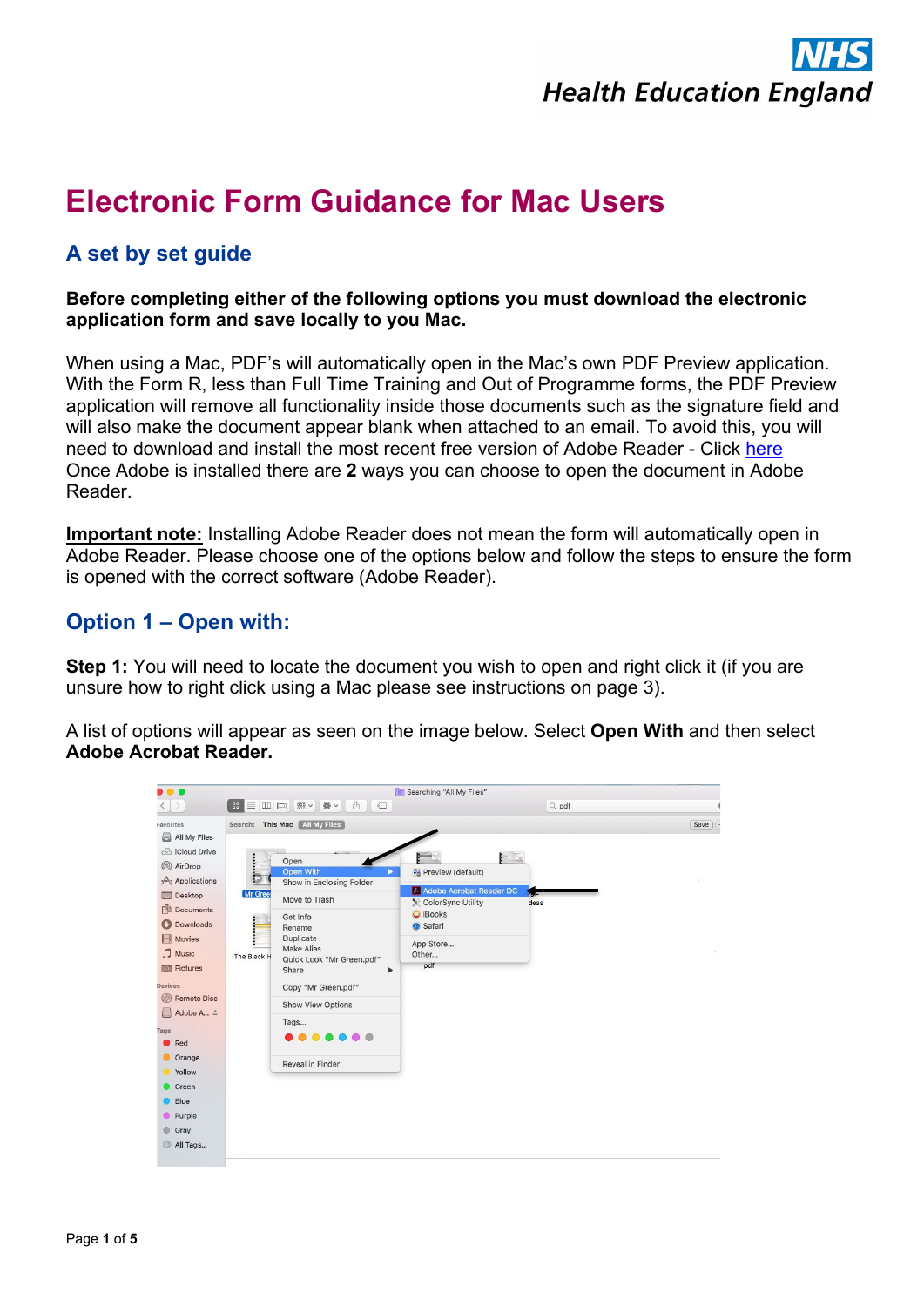## **Option 2 – Open in Adobe Reader:**

**Step 1:** Open the Adobe Reader application directly and find the document using the in-app browser.

To find Adobe Reader, you need to open the **Finder** application which is located in the **Task Bar** at the bottom of the screen:



**Step 2:** After clicking on the Finder application, a new window will appear. It will default to the 'All My Files' view, so ensure that you select 'Applications' from the left-hand side. You will then be able to see all installed applications that are on your Mac. From here double click on Adobe Reader to open it.



**Step 3:** Once Adobe opens you can open the PDF document that you want by going into File, Open... which will open a new window where you can browse for the file you want to open (see below).

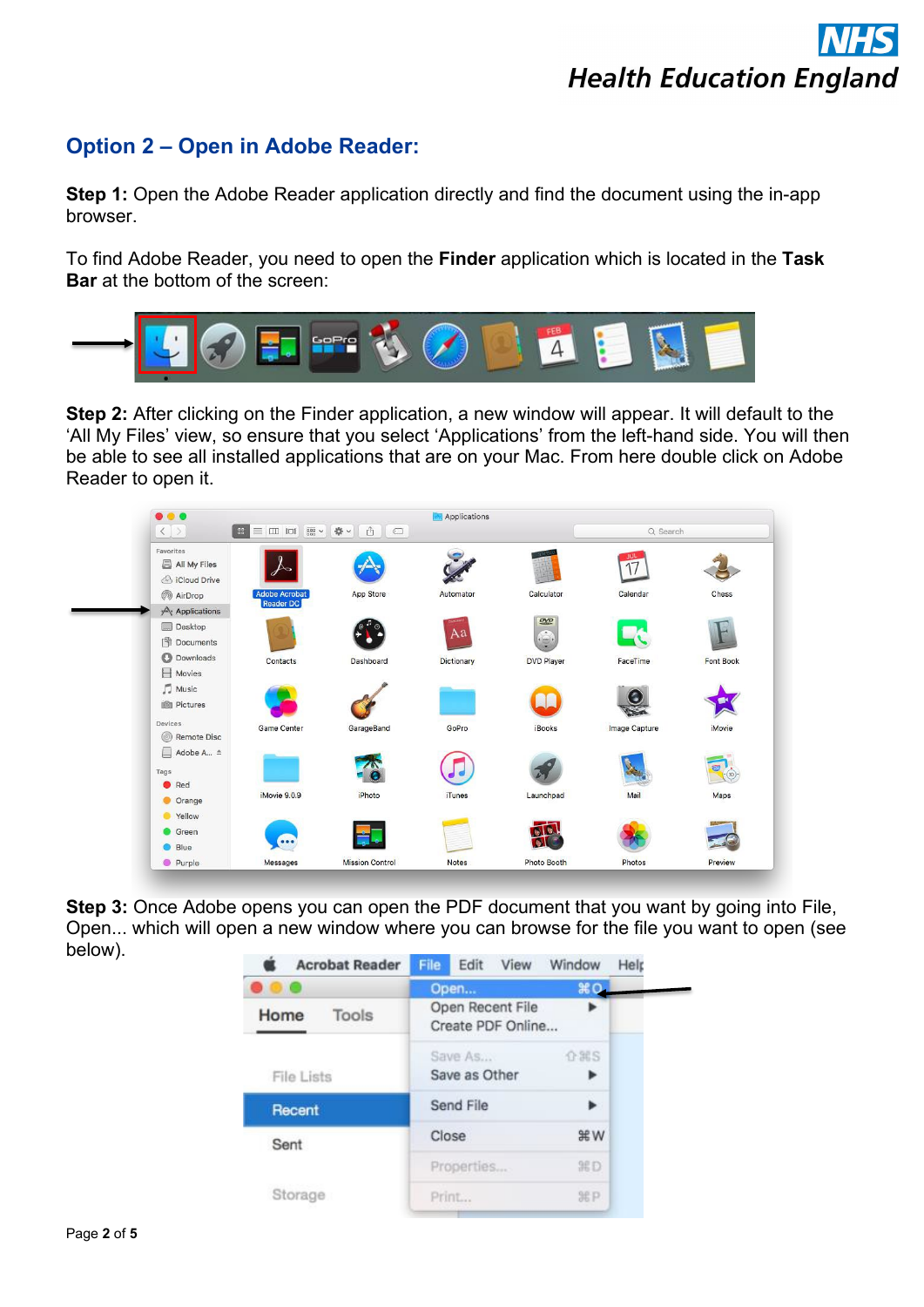

**Step 4:** You can change the search location in the top drop-down section

You will also need to change the Show: Section to 'All Files'

Once you have located the document you downloaded double click to open

| $\mathbb{R}$ $\equiv$<br>$\Box$ | <b>D</b> Documents<br>$\hat{\cdot}$ | Q Search |
|---------------------------------|-------------------------------------|----------|
|                                 |                                     |          |
|                                 |                                     |          |
| The Black Horse Inn             |                                     |          |
|                                 |                                     |          |
|                                 |                                     |          |
|                                 |                                     |          |
|                                 |                                     |          |
|                                 |                                     |          |
|                                 |                                     |          |
|                                 |                                     |          |
|                                 |                                     |          |

**Step 5:** There are numerous ways to right click on a Mac. You can click the trackpad with two fingers, or you can click the bottom left or right corner of the track pad.



**Important note**: If these right click options do not work you will need to go into **System Preferences**  which is located in the **Task Bar** at the bottom of your screen



**Step 6:** Once you are into System Preferences you will see a number of options appear. You will need to go into the Trackpad that is located in the 2nd row of the System Preferences menu.

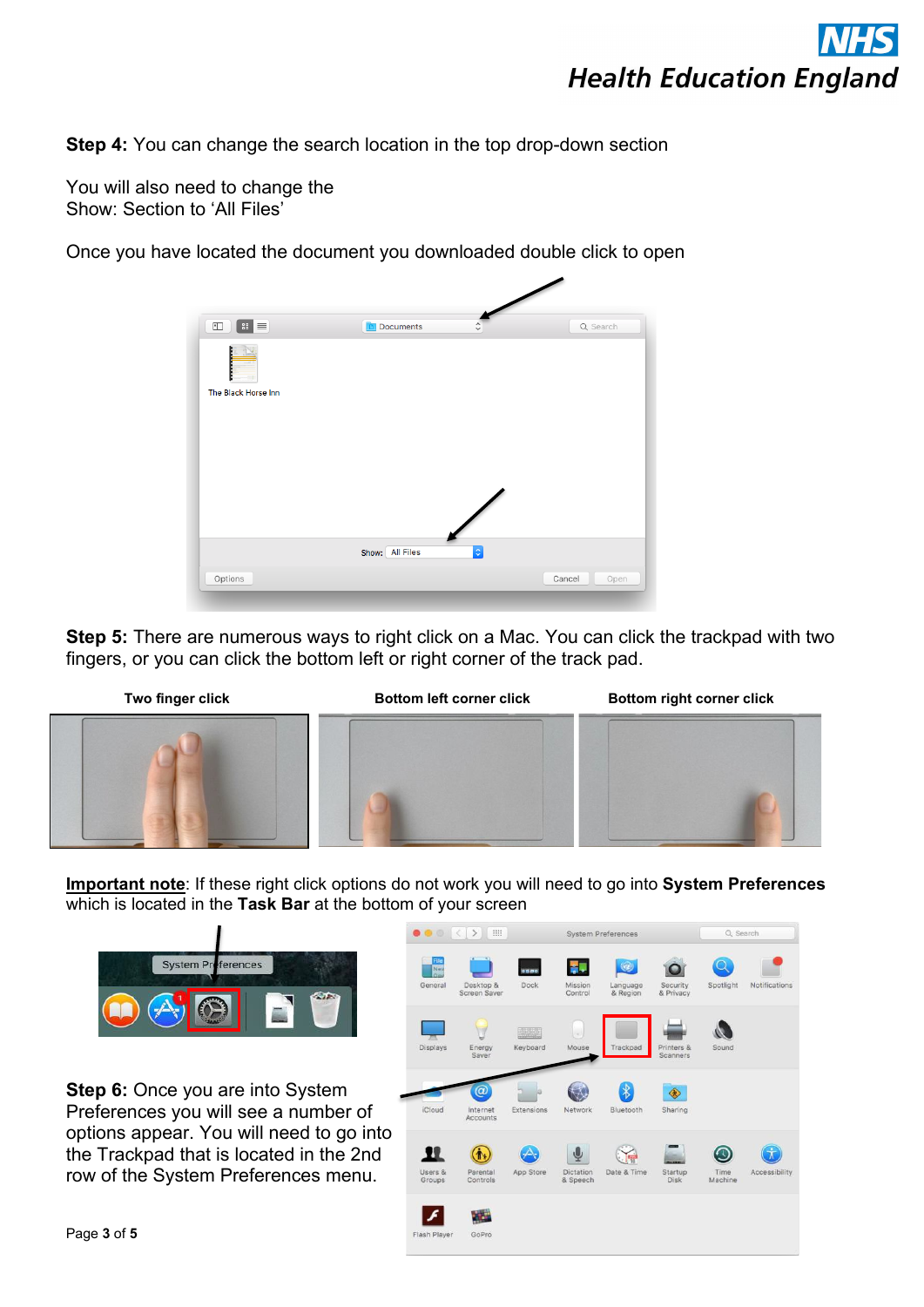# **Health Education England**

**Step 7:** Once you are into the Trackpad settings, select the Point & Click option. Secondary click is the option you need for right click, so ensure that this option is ticked.

| Point & Click                                                                      | Scroll & Zoom | More Gestures                                                               |
|------------------------------------------------------------------------------------|---------------|-----------------------------------------------------------------------------|
| Look up & data detectors<br>Tap with three fingers                                 |               | a trail at security.<br>market on later<br><b>ALC A</b><br>m<br>Inter Faces |
| Secondary click<br>$\mathbf{v}$<br>Click with two fingers v                        |               |                                                                             |
| Tap to click<br>Tap with one finger                                                |               |                                                                             |
|                                                                                    |               |                                                                             |
|                                                                                    |               |                                                                             |
| <b>Tracking speed</b>                                                              |               |                                                                             |
| $k = 11k - 1$<br>$\sim$<br>$-141$<br>$\mathbb{R}$<br>$1.111 - 14.$<br>Slow<br>Fast |               |                                                                             |

**Step 8:** There are various ways of using the right click option. The default option is Click with two fingers, but by selecting the drop down, you can also choose between Click with two fingers, Click in bottom right or bottom left corner.